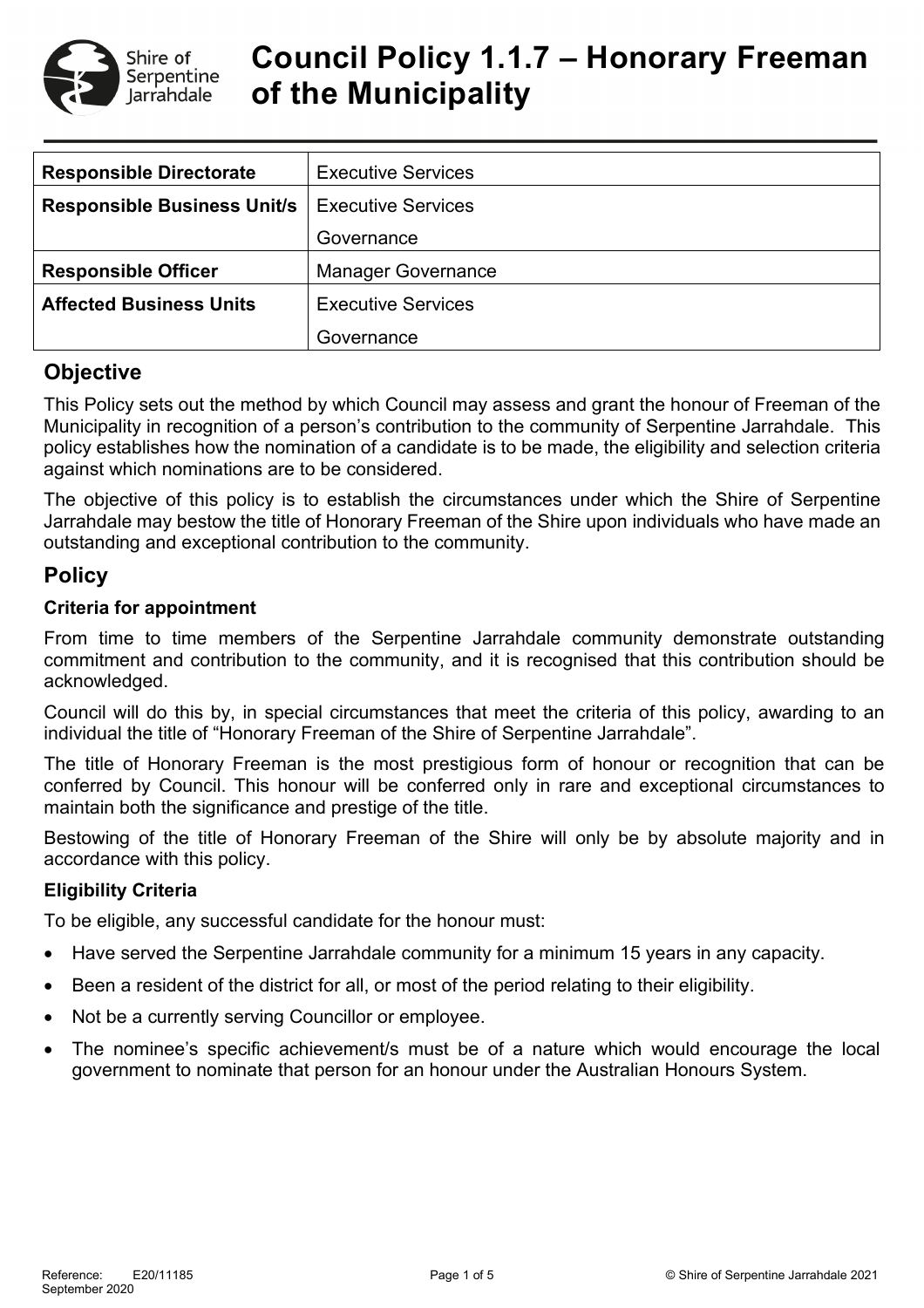

The relevant criteria in determining number four, being that the nominee has:

- i. demonstrated achievement at a high level;
- ii. made a contribution over and above what might be reasonably expected through paid employment; or
- iii. whose voluntary contribution to the community stands out from others who may have also made a valuable contribution.

#### **Selection Criteria**

In making a determination, Council is to give consideration of the following selection criteria:

- Level of commitment to their field of activity. (20 per cent)
- Outstanding personal leadership qualities and personal integrity. (20 per cent)
- Benefits to the community of the district. (40 per cent)
- Special achievements of the nominee. (20 per cent)

#### **Process**

Any Councillor may nominate, in writing, a person as Freeman of the Municipality, to the CEO in the strictest confidence and without the nominee's knowledge. Following submission to the CEO of the nomination, consideration of a nomination for Freeman of the Municipality is to be dealt with as follows:

- a) Officers are to prepare a report for the consideration of Council at a Special Meeting of the Council held for that purpose as a Confidential Item. The nominating Councillor must provide supporting information/documentation for inclusion in the report to enable an assessment of the eligibility and selection criteria.
- b) The Officer's report will make comment regarding eligibility of the nominee. The report will also include the Assessment Sheet provided for in Appendix 1. Councillors should complete the Assessment Sheet and return to Officers for collation prior to the publication of the report. The assessment sheets are anonymous.
- c) Council is to give consideration of the Assessment Sheet results when making a Resolution.
- d) The bestowing of the title of Honorary Freeman of the Shire will only be by absolute majority.
- e) If it is considered appropriate to pursue the nomination further, it should then be resolved 'that Council bestow the honour of Honorary Freeman of the Municipality as indicated in this report'. A letter advising of this Council decision is to be sent to the nominated Freeman.
- f) If it is considered by Council that it would not be appropriate to pursue such a nomination, the recommendation is to reflect that the nomination has not received the support of Council.
- g) If the candidate for Freeman declines the nomination, Council is to be informed and the matter shall lapse.

#### **Rescission/Revocation of Award of Freeman**

The Shire reserves the right, at its absolute discretion, to rescind/revoke the award of Honorary Freeman. Such decision is to be taken by an absolute majority of Council.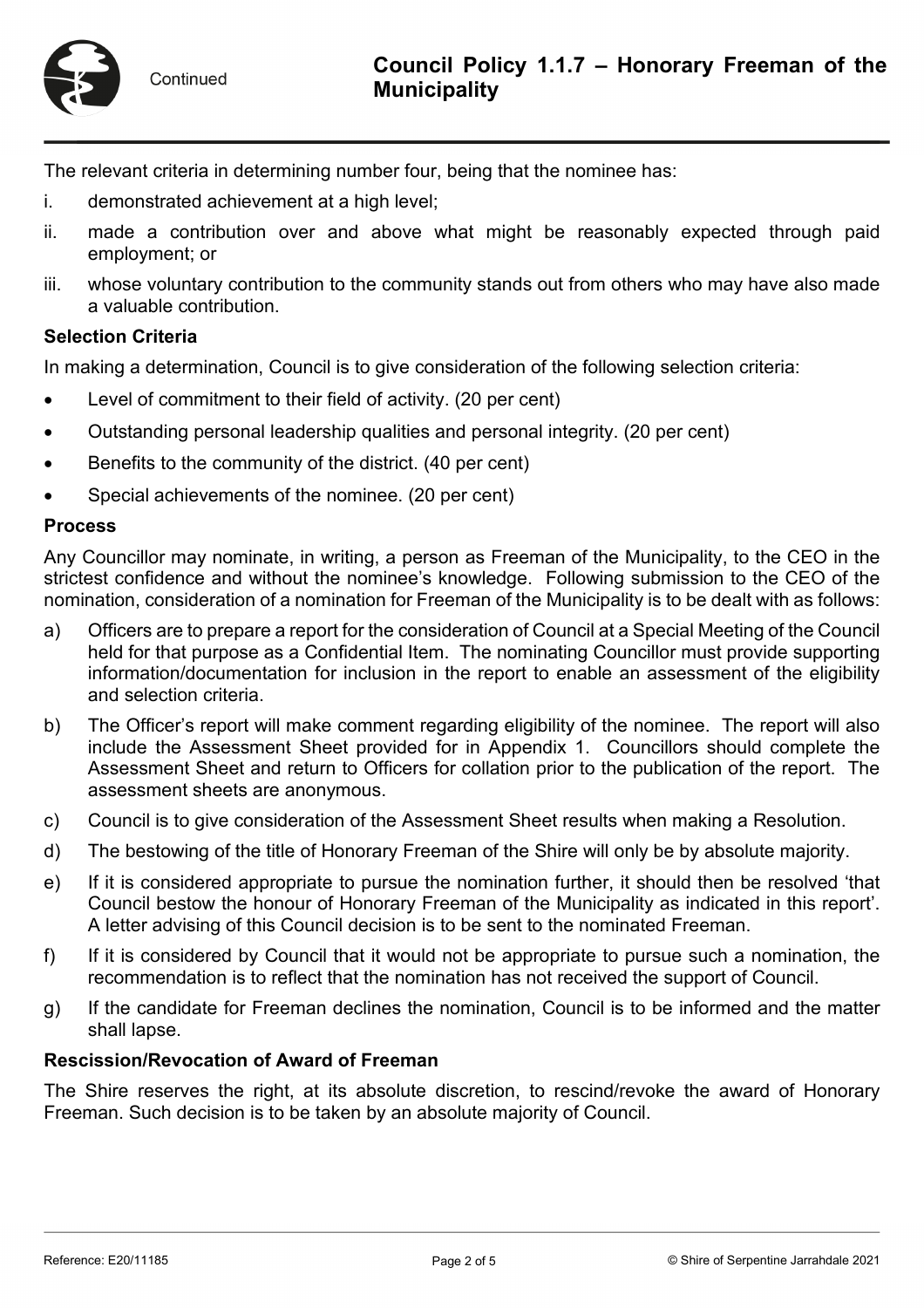

#### **Conduct**

Honorary Freeman of the Shire attending events or functions at the invitation of the Shire President, will behave in a manner befitting the honour bestowed and will at all times:

- a) Refrain from making critical or disparaging remarks about Council or past and present Councillors and employees;
- b) Refrain from any behaviour that may embarrass Council or bring it into disrepute; and
- c) Comply with all Shire's policies, procedures and guidelines in relation to the use of the Shire's crest.

## **Definitions**

**Freeman** means a person who has been bestowed the honorary title of Freeman.

## **Relevant Policies/Council Documents**

- E16/678 Honorary Freeman Contact List
- E16/677 Honorary Freeman Certificate Template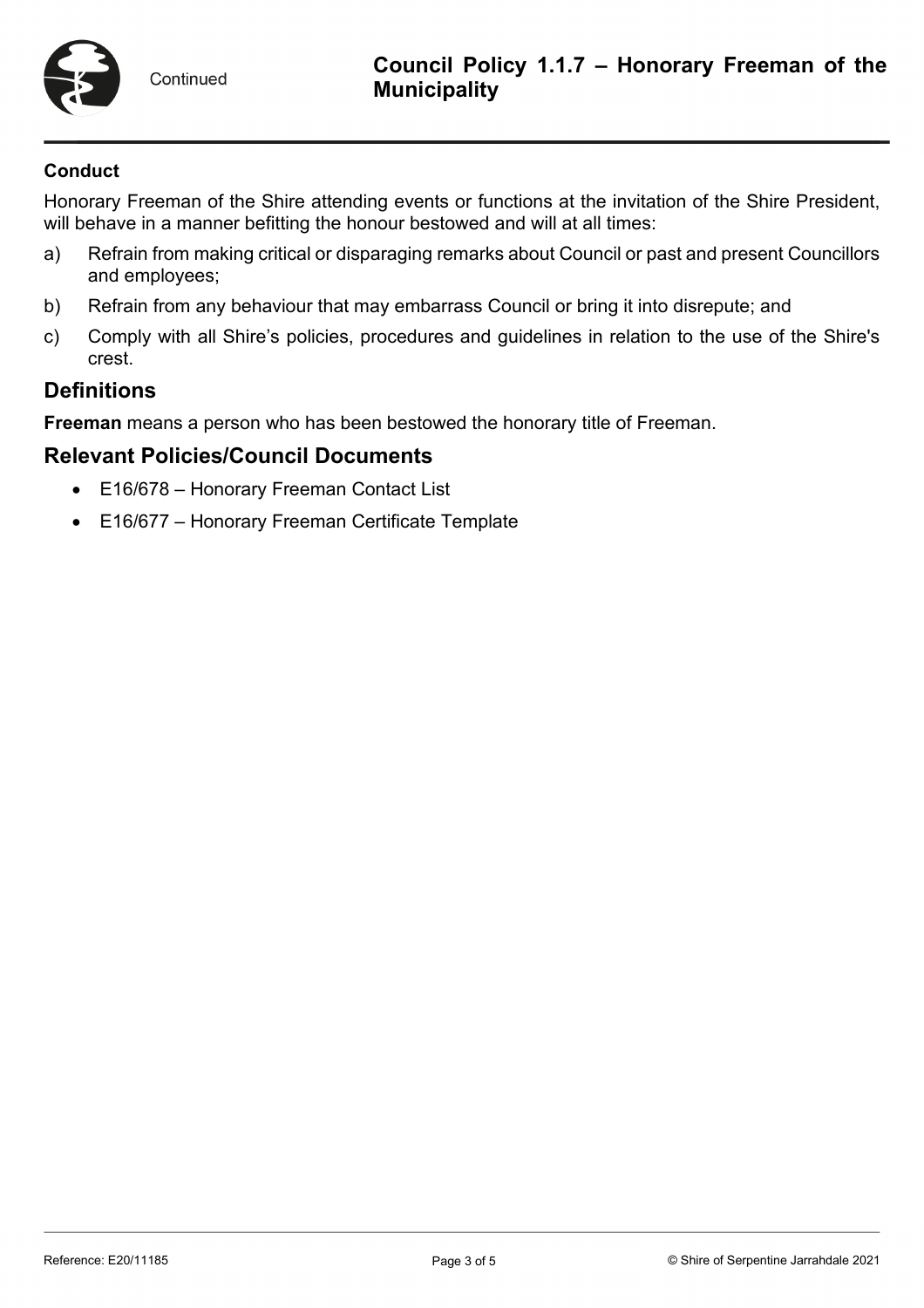

## **Appendix 1 – Freeman of the Shire Assessment Sheet**

## **Eligibility Criteria**

- 1. Minimum service of 15 years to the Serpentine Jarrahdale community in any capacity.  $\Box$
- 2. Resident of the district for all, or most of the period relating to their eligibility.  $\Box$
- 3. Not a currently serving Councillor or employee. □
- 4. Nominee's specific achievement/s must be of a nature that would encourage the local government to nominate that person for an honour under the Australian Honours System.  $\Box$

The relevant criteria in determining number four being:

- i. demonstrated achievement at a high level;
- ii. made a contribution over and above what might be reasonably expected through paid employment; or
- iii. whose voluntary contribution to the community stands out from others who may have also made a valuable contribution.

#### **Selection Criteria**

Each criteria to be scored out of five (whole numbers only)

| <b>Councillor</b> | Level of<br>commitment to<br>their field of<br>activity<br>(20 per cent) | <b>Outstanding</b><br>personal<br>leadership<br>qualities and<br>personal integrity<br>(20 per cent) | <b>Benefits to the</b><br>community of the<br>district<br>(40 per cent) | <b>Special</b><br>achievements of<br>the nominee<br>(20 per cent) |
|-------------------|--------------------------------------------------------------------------|------------------------------------------------------------------------------------------------------|-------------------------------------------------------------------------|-------------------------------------------------------------------|
| 1                 |                                                                          |                                                                                                      |                                                                         |                                                                   |
| $\mathbf 2$       |                                                                          |                                                                                                      |                                                                         |                                                                   |
| $\mathbf 3$       |                                                                          |                                                                                                      |                                                                         |                                                                   |
| 4                 |                                                                          |                                                                                                      |                                                                         |                                                                   |
| 5                 |                                                                          |                                                                                                      |                                                                         |                                                                   |
| $\bf 6$           |                                                                          |                                                                                                      |                                                                         |                                                                   |
| 7                 |                                                                          |                                                                                                      |                                                                         |                                                                   |
| 8                 |                                                                          |                                                                                                      |                                                                         |                                                                   |
| 9                 |                                                                          |                                                                                                      |                                                                         |                                                                   |